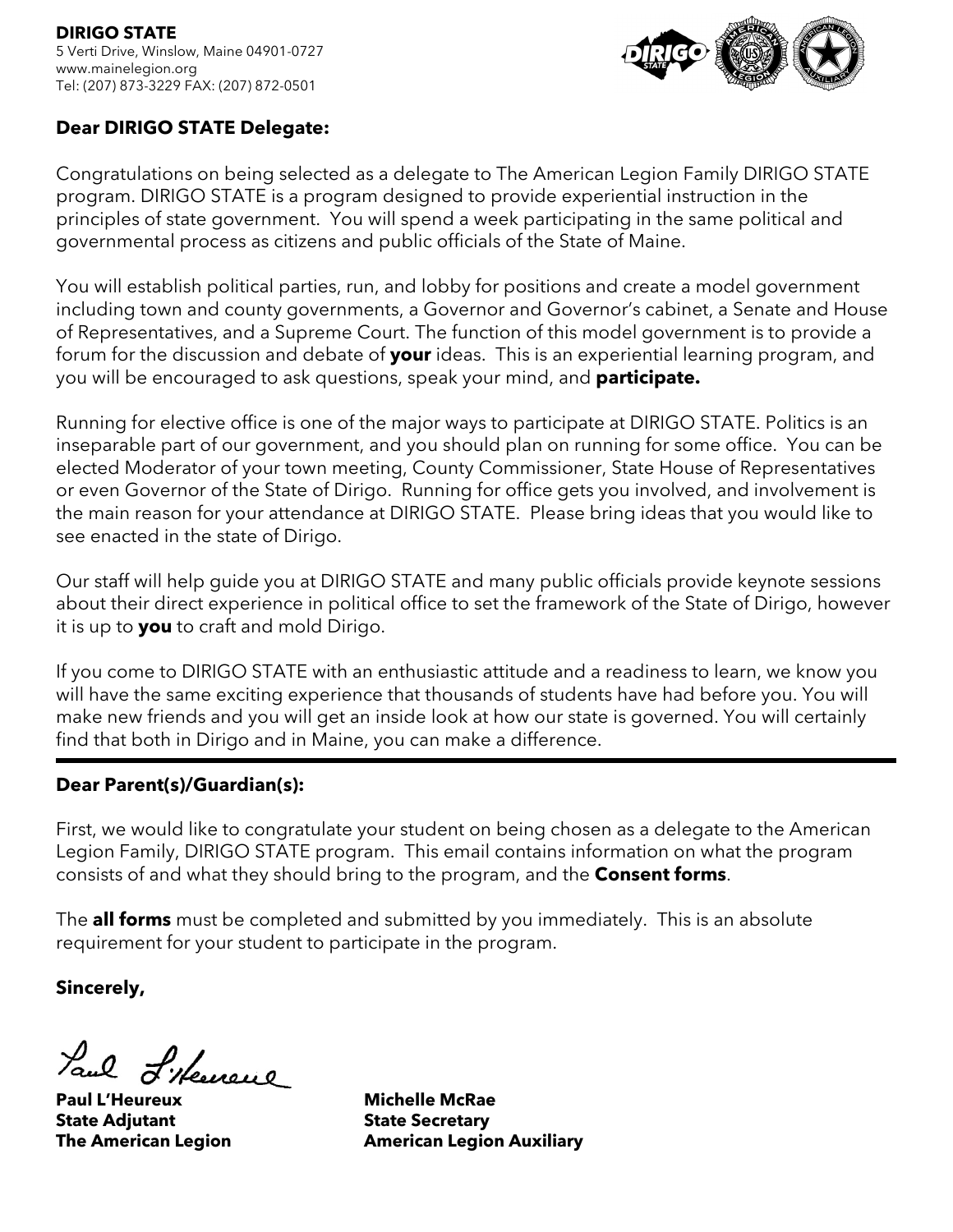

# **CONSENT FORM**

### **The American Legion Family DIRIGO STATE Program**

I hereby give consent for  $\Box$  to participate in the American Legion Family DIRIGO STATE program to be held **June 19-24, 2022**, at Thomas College, 180 West River Rd. in Waterville.

By signing this form, I understand that:

- 1. My student must arrive at Thomas College on **Sunday, June 19, for check-in beginning at 12:00 pm**. Due to the intensity of the program, late arrivals, early departures, and any request for a delegate to be released temporarily and returning on the same day will be handled on a case-by-case basis with the DIRIGO STATE Director and will be supported by the parent(s) of the delegate. Therefore, all delegates should be prepared to arrive on time and stay for the duration of the program.
- 2. Graduation is at 3:00 p.m. on Friday, June 24. Departure follows graduation.
- 3. My student is requested **not** to bring an automobile to the program; however, if it is necessary to do so, they will not be allowed to use it until departure. Keys will be collected and stored in the locked DIRIGO STATE office.
- 4. Parts of the DIRIGO STATE program may be filmed and/or photographed as part of the production of multimedia to promote the program. By granting consent for my student to attend the DIRIGO STATE program, I hereby consent to my student being filmed and/or photographed while participating in the program. I understand that any media produced during the program may contain videos and/or images of my student. I further understand that videos and/or images of my student may appear on the American Legion website and/or other social media websites operated by the DIRIGO STATE program.

| Parent(s) or Guardian(s) name:        |  |
|---------------------------------------|--|
| Parent(s) or Guardian(s) signature: [ |  |
| Dated:                                |  |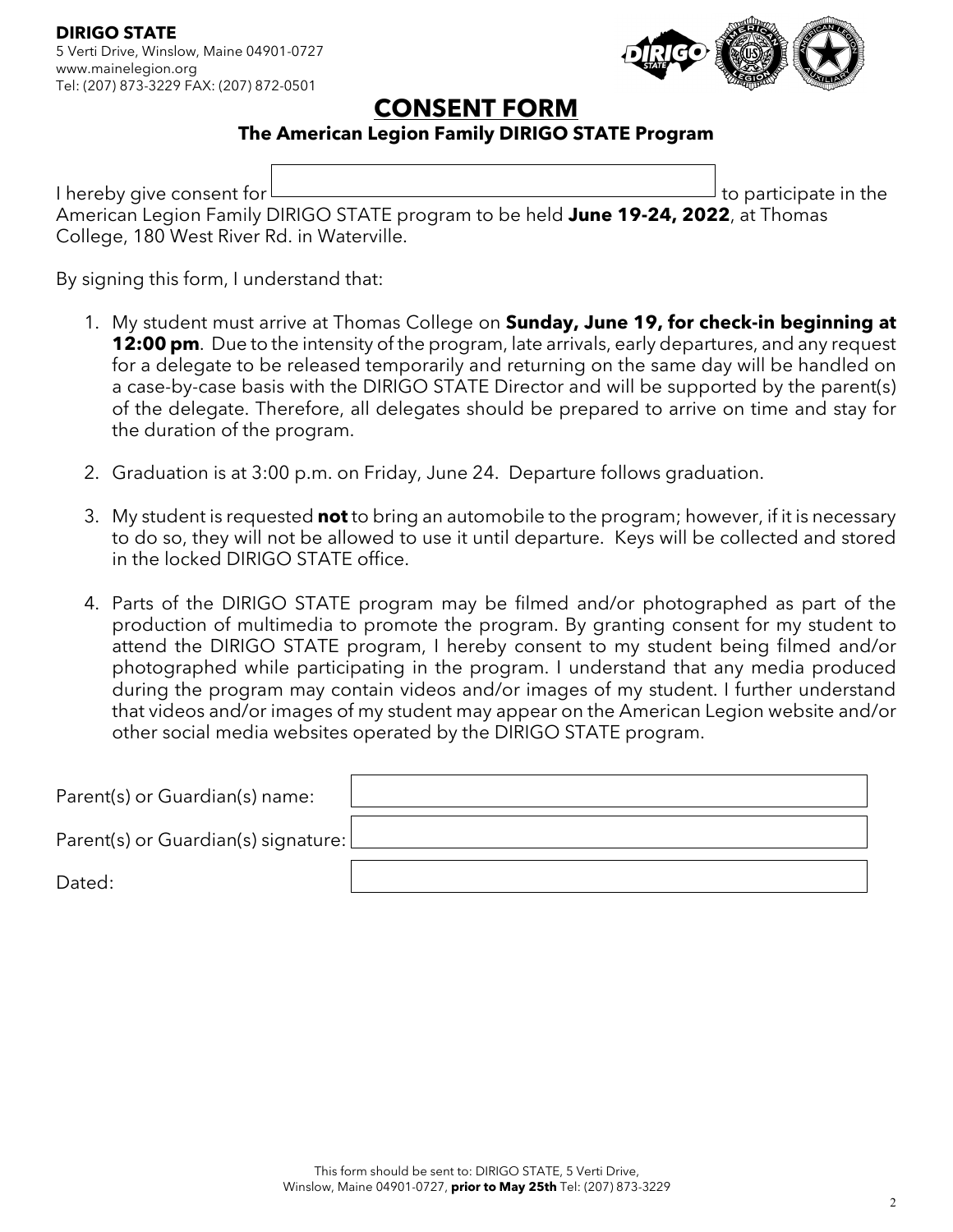

# **MEDICAL AUTHORIZATION FORM**

### **The American Legion Family DIRIGO STATE Program**

I hereby authorize The American Legion Family, DIRIGO STATE to consent to medical treatment for my child:

should an emergency arise and should I not be readily available to give such consent. I will not hold The American Legion Family, DIRIGO STATE program, or its staff responsible for the consequences of exercising this power, so long as such persons act in good faith with the best interest of my child in mind. I expect to be informed of my child's condition and of treatment provided as soon as possible.

I further consent to any treatment by any hospital or physician, which in their judgment is in the best interest of my child. I will not hold any hospital or physician responsible for the consequences of accepting my child for treatment upon receiving the consent of The American Legion Family, DIRIGO STATE and upon being shown this medical authorization. By consenting to treatment for my child, I also release any member of the DIRIGO STATE staff from liability for transporting my child to a medical facility. This authorization expires on June 24, 2022, 11:59 pm.

**PLEASE NOTE**: Are there any medical or physical conditions we should know about i.e., allergies (food or other), current medicines being taken (prescription or OTC), diabetic, vision or hearing impairment, other handicaps we should be aware of, please call for special arrangements in advance? **If yes, please indicate on page 2 of this medical form**. All medicine will be kept locked in the DIRIGO STATE office and administered to the student by the medical staff.

If you have a family doctor who should be contacted, please indicate:

| Doctor: |                                                    | Phone: |  |
|---------|----------------------------------------------------|--------|--|
|         | <b>INSURANCE INFORMATION:</b>                      |        |  |
|         | Name of parent(s) group medical insurance carrier: |        |  |
|         | Policy or certificate number:                      |        |  |
|         | Parent to whom policy was issued:                  |        |  |
|         | Child's Date of Birth:                             |        |  |
|         | Parent(s) or Guardian(s) signature:                |        |  |
|         |                                                    |        |  |

### **EMERGENCY CONTACT(s):**

| Name:         | Name:         |  |
|---------------|---------------|--|
| Relationship: | Relationship: |  |
| Phone:        | Phone:        |  |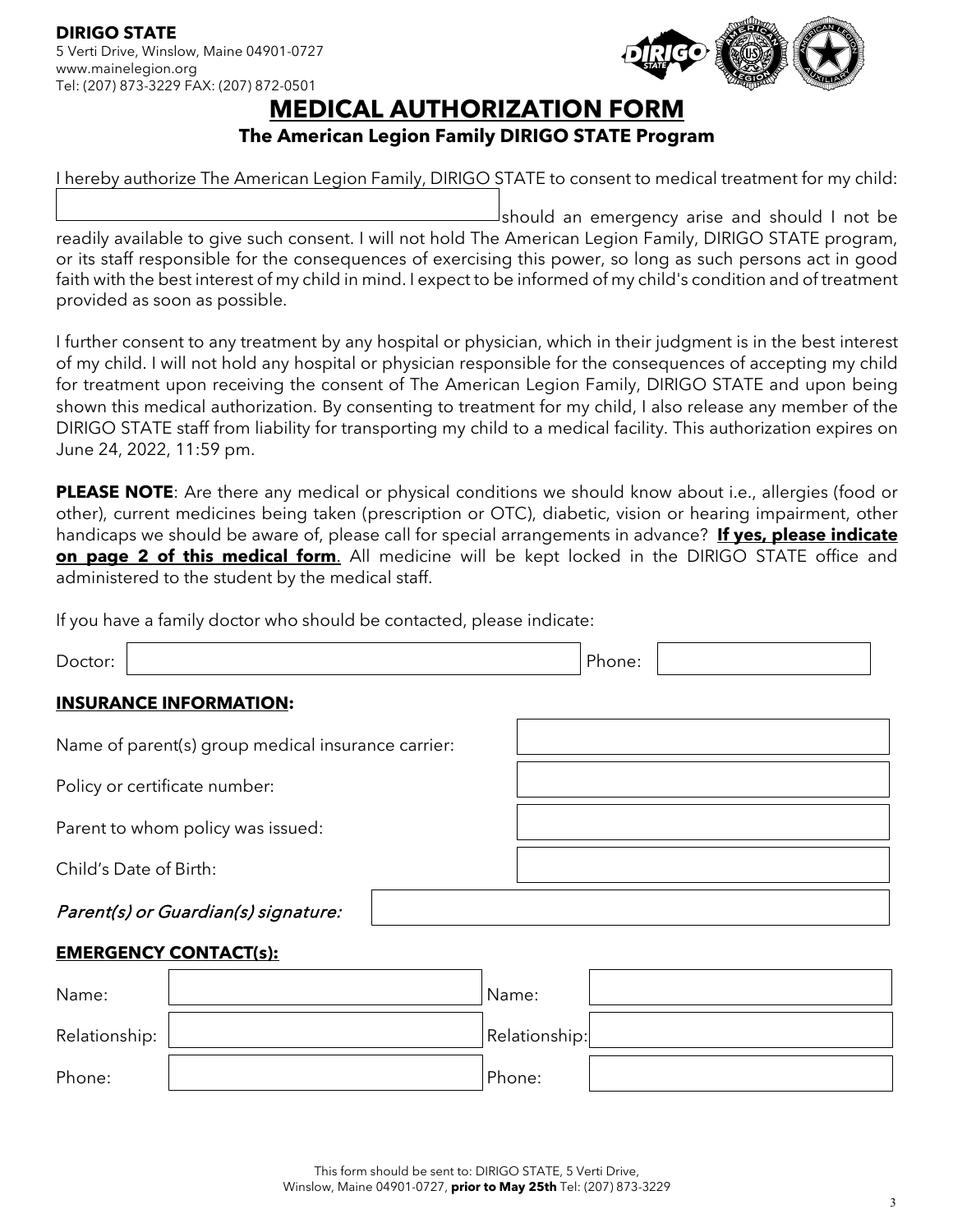**DIRIGO STATE** 5 Verti Drive, Winslow, Maine 04901-0727 www.mainelegion.org Tel: (207) 873-3229 FAX: (207) 872-0501



# **MEDICAL AUTHORIZATION FORM**

**The American Legion Family DIRIGO STATE Program**

#### **MEDICAL or PHYSICAL CONDITIONS:**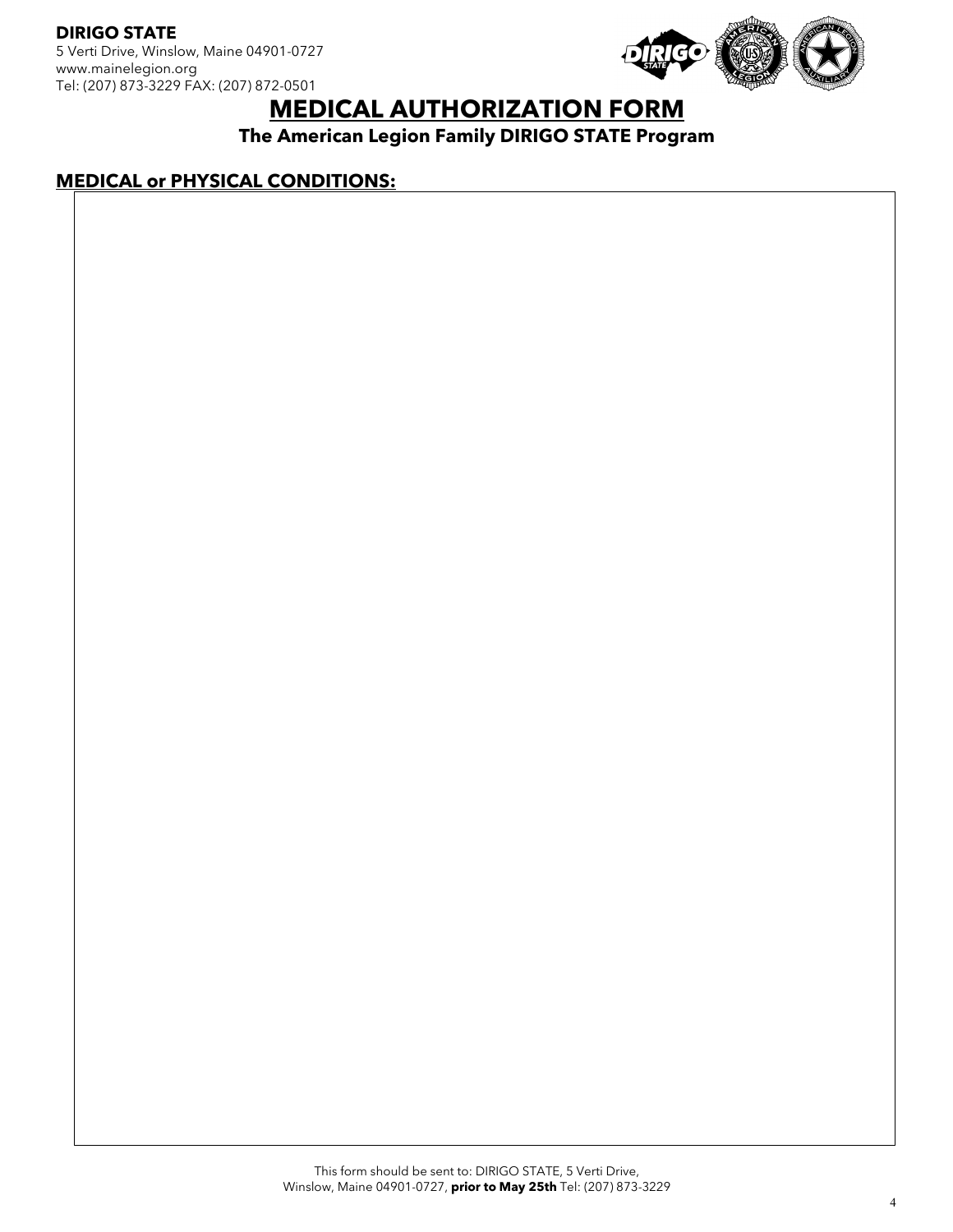

# **PERFORMING ARTS APPLICATION**

### **The American Legion Family DIRIGO STATE Program**

The pride of DIRIGO STATE is the State band, chorus, and dance teams. These dynamic musical troupes proudly represent DIRIGO STATE and perform at assemblies. If you are interested in being a part of one of these prestigious groups, please carefully read and complete the form below.

Being a member of one of these groups will in no way interfere with participation in any part of the DIRIGO STATE program, and completely optional. However, you may only sign up for 1 group to allow additional students to participate.

| Name:             |  |
|-------------------|--|
| Tel. No.:         |  |
| E-mail address: l |  |

Group you wish to join (in order of preference): Band, Chorus, Dance

| 2.     |  |
|--------|--|
| ≏<br>◡ |  |

List experience, years of lessons (school or private). The listing of this information is to determine your selection into the group, as well, to determine general experience of the group, as a whole, and thereby assist in the selection of music. Please bring all equipment required to participate.

Band:

List instruments, in order of proficiency. If saxophone, list whether Alto, Tenor or Baritone. If Baritone Horn, please state treble or bass clef.

Chorus:

List preferred vocal range

### **EXPERIENCE:**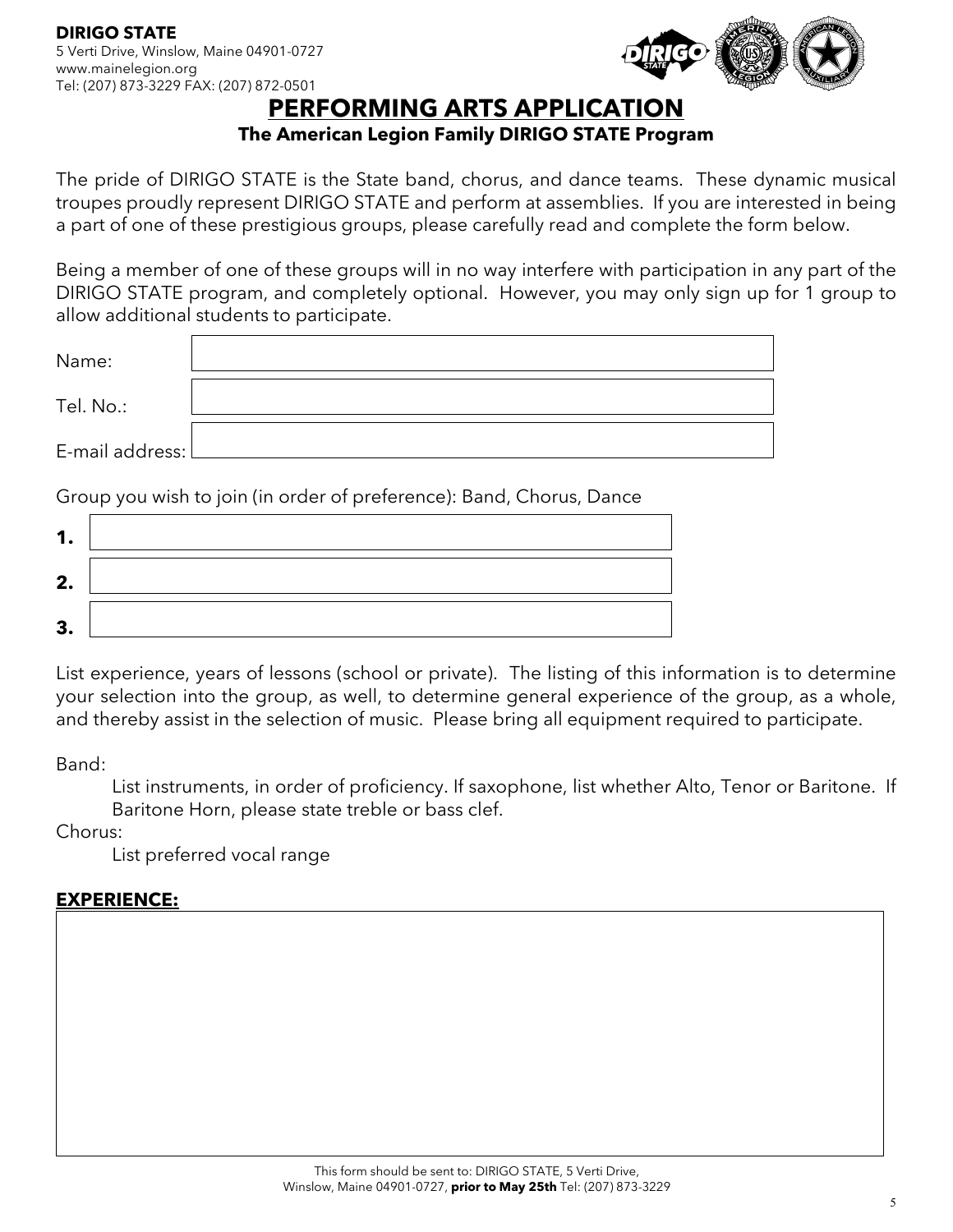

# **DELEGATE INFORMATION**

### **The American Legion Family DIRIGO STATE Program**

## **What Delegates should know about DIRIGO STATE:**

**<sup>●</sup>** DIRIGO STATE will be held at Thomas College

o 180 West River Rd., Waterville, ME. visit www.thomas.edu for directions.

- CHECK-IN will begin at 12:00 p.m. Sunday, June 19, 2022. There will be signs directing you to the building. You will be assigned to rooms when you register.
- **DURATION** will begin at 2:00 p.m. Sunday, June 19 and ends immediately after graduation on Friday, June 45.
- $\bullet$  **GRADUATION** will be at 3:00 p.m. in the Gymnasium at Thomas College. Parents are invited, no RSVP needed.
- **MEALS** at DIRIGO STATE will begin with dinner on Sunday, June 19. No meals will be served to registrants at noon on Sunday. The last meal will be lunch on Friday, June 24.
- **CARS ON CAMPUS** during the week of DIRIGO STATE are not allowed. Please have parents or some other member of your family, or a friend, drive you. **Delegates who do bring automobiles to DIRIGO STATE will be required to leave the keys with the DIRIGO STATE office.**
- **ATTENDANCE** for all delegates is to arrive on time and stay for the duration of the program. Due to the intensity of the program, late arrivals, early departures, and any request for a delegate to be released temporarily and returning on the same day will be handled on a case-by-case basis with the DIRIGO STATE Director and will be supported by the parent (s) of the delegate.
- CANCELLATION for any reason, of your attendance to DIRIGO STATE, should be sent immediately to your school principal or guidance counselor and DIRIGO STATE so that a replacement can be made.
- **ERTIFICATES** for citizens completing the course, including recognition from Maine's Secretary of State.
- SCHOLARSHIPS for two individuals, based on their performance during the program, each receive \$500. These scholarships will only be presented to delegates accepted and enrolled at an accredited college or university or post high school vocational school following their graduation from high school. Additional scholarships from the Alumni Association will be offered year to year depending upon funding.
- **SAMSUNG SCHOLARSHIP** is a \$1250 scholarship, presented by Samsung. Please see the Samsung Scholarship page in your acceptance packet.
- **BOYS AND GIRLS NATION** is the national event, where they will learn about the functioning of our federal government. Two male and two female delegates in attendance are selected, based on their performance, and sent at Legion Family expense, to Boys and Girls Nation in Washington, D.C.
- **RECOGNITION** for individual participation will be awarded during graduation with the most prestigious being the best citizen of DIRIGO. 1 male and 1 female will be chosen as the best citizen and those delegates will automatically be invited to join the DIRIGO STATE staff.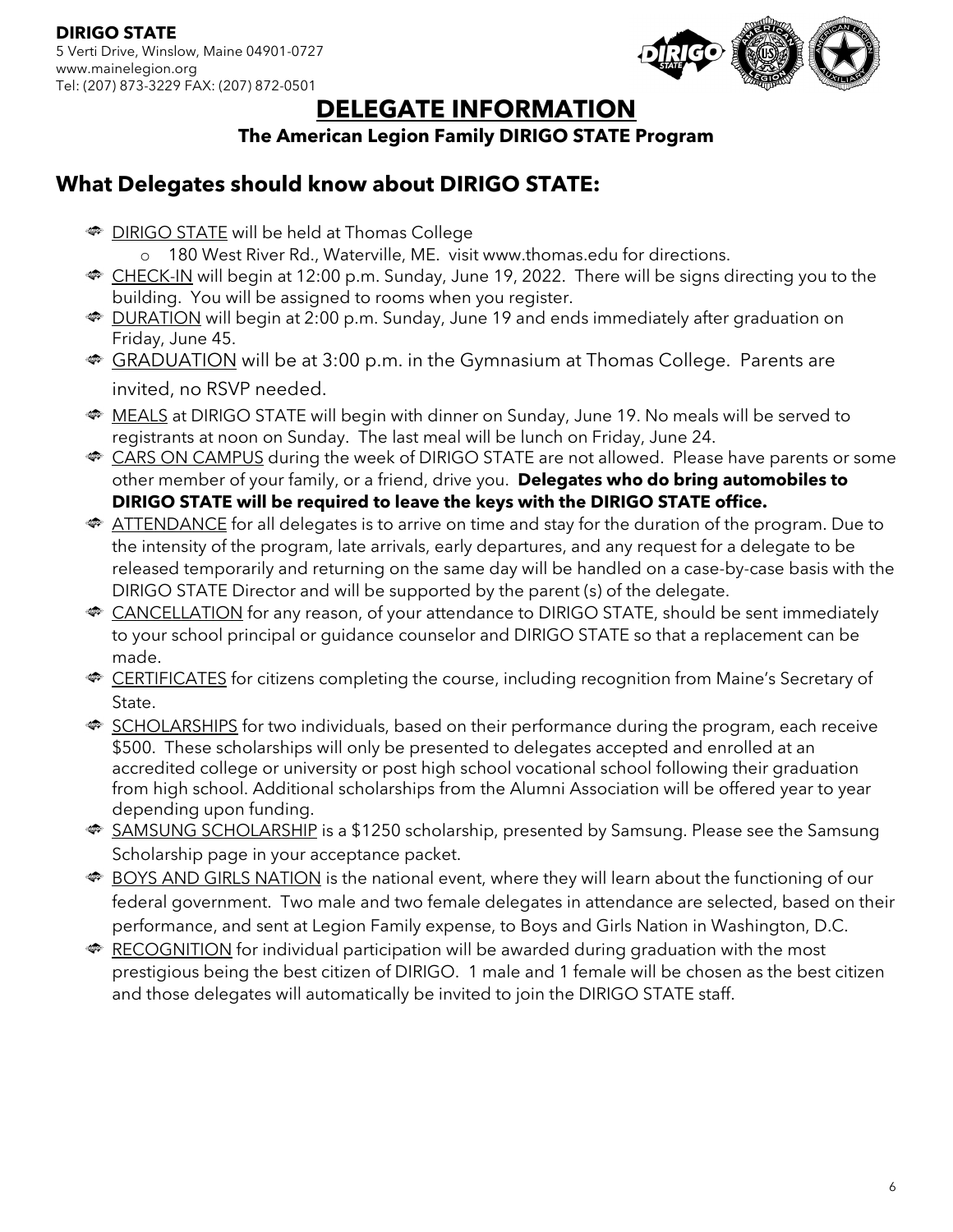

# **DELEGATE INFORMATION**

### **The American Legion Family DIRIGO STATE Program**

## **What Delegates should bring to DIRIGO STATE:**

- **BEDDING ARTICLES** such as two blankets or sleeping bag, sheets, pillow, and pillowcase.
- **BATHROOM ARTICLES** including enough towels for the week, all identified as yours, shower shoes, (flip flops recommended), usual toiletry articles, including soap, shampoos, toothbrush, toothpaste, deodorant, etc.
- APPROPRIATE CLOTHING for a week including shirts, at least 1 set of slacks/dresses/business attire (not jeans—for general assemblies and social events), casual pants or jeans for other activities, shorts, sweater or jacket, athletic wear, underwear, socks. It is recommended that you bring more than one pair of shoes and that they be comfortable for walking.
- **<sup>®</sup>** OTHER ESSENTIAL ITEMS such as fan, watch, alarm clock, calculator, notebook/paper, pencils/pens.
- **MONEY** for snacks. DIRIGO STATE operates a canteen in the evenings, serving pizza, drinks, and other snacks for delegates to purchase. All proceeds return directly to the program.
- **ELL PHONE** use will not be allowed during scheduled activities.
- **EXTRACURRICULAR ACTIVITIES** such as team sport events, a dance team, band, and chorus. If you wish to participate in any of those activities, please bring appropriate clothes. Board games, pool, ping pong, quiz bowl, and open green spaces are also available during recreation periods.
- **COMPUTERS** on campus and internet access is not available. Delegates are welcome to bring laptops but will not have internet access.
- **ART SUPPLIES and CAMPAIGN MATERIAL** such as markers, colored pencils, sketch pads, poster paper, poster board, etc. Delegates are encouraged to bring art supplies for campaigning.
- **EGISLATIVE DOCUMENTS** are encouraged to be written and brought to the program. LD's will be collected and reviewed and may become part of the legislative agenda you will debate.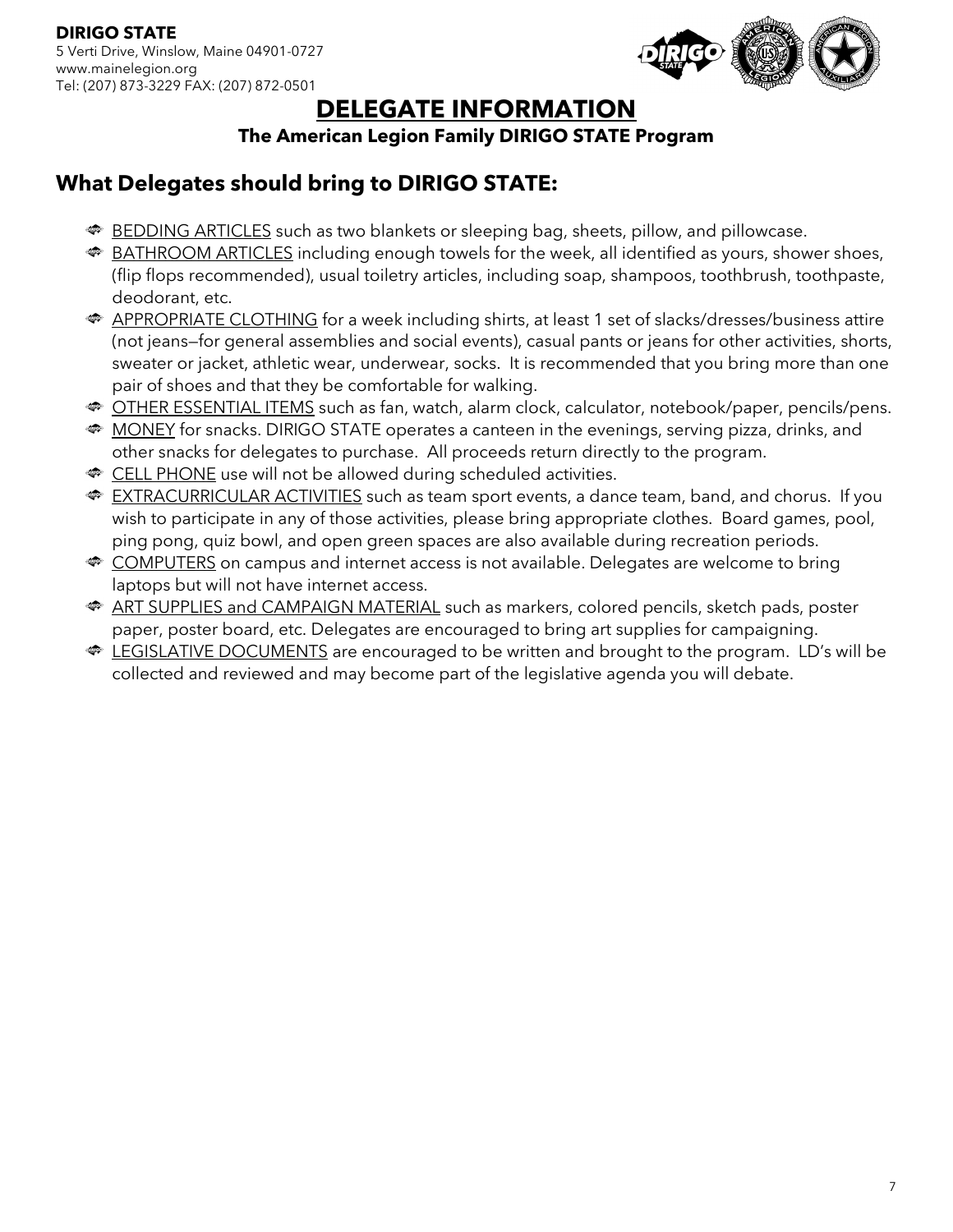

## **CODE OF CONDUCT**

## **The American Legion Family DIRIGO STATE Program**

Participation in the DIRIGO STATE Program is a privilege available to every student in the State of Maine. The delegate, by accepting this privilege, is a representative of both the high school and school district they attend, their community, and the host that sponsors their participation.

The acceptance of participation in the DIRIGO STATE Program involves a commitment by the delegate to adhere to this "Code of Conduct" as developed by the Program. It is the responsibility of the sponsors, school districts, staff and family to inform participants of the Code; it is the participant's responsibility to be aware of the Code of Conduct and to adjust behavior accordingly so that it becomes unnecessary for a DIRIGO STATE staff member to enforce the Code of Conduct.

The Three DIRIGO STATE Rules:

At DIRIGO STATE, we have three rules that govern our conduct at the program; they are simple and easy to follow:

- **Respect our host**: Thomas College is graciously hosting the program, please treat the campus as you would your own home and report any damage to campus facilities or property, should it occur to the staff as soon as possible.
- **Propect the staff:** DIRIGO STATE staff are volunteers who take time to conduct this program each year. Please respect the staff members as you would teachers at school.
- **Respect each other**: This program is built on mutual respect. Please treat other delegates with the same respect that you would expect to be afforded yourself.
- **ELL PHONE USE** To show respect for our host, staff, and our guest speakers, cell phone use is not allowed during all assemblies, guest speakers, and meetings.
- TOBACCO, DRUGS, ALCOHOL DIRIGO STATE has a zero-tolerance policy for use of tobacco, drugs, or alcohol. Violation is grounds for immediate expulsion from the program.
- **INTIMACY** Sexual intimacy between delegates and/or staff is not allowed at DIRIGO STATE. Violation of this is grounds for immediate expulsion from the program.
- HARASSMENT/SEXUAL HARASSMENT Harassment and/or Sexual Harassment or abuse at DIRIGO STATE is characterized by conduct in the form of speech, gestures, demonstrations, text, or any other action that creates a hostile environment in which the target is made to feel threatened, intimidated, demeaned, sexualized, objectified, or unsafe, especially when the conduct interferes with the target's ability to participate in the opportunities and activities at the DIRIGO STATE Program. These actions are more than a violation of our Code of Conduct. Harassment and Sexual Harassment and abuse are illegal and will not be tolerated. Violation of this policy can include immediate expulsion from the program, and should the violation be severe enough, The DIRIGO STATE Program would not hesitate to inform law enforcement of the incident for further investigation.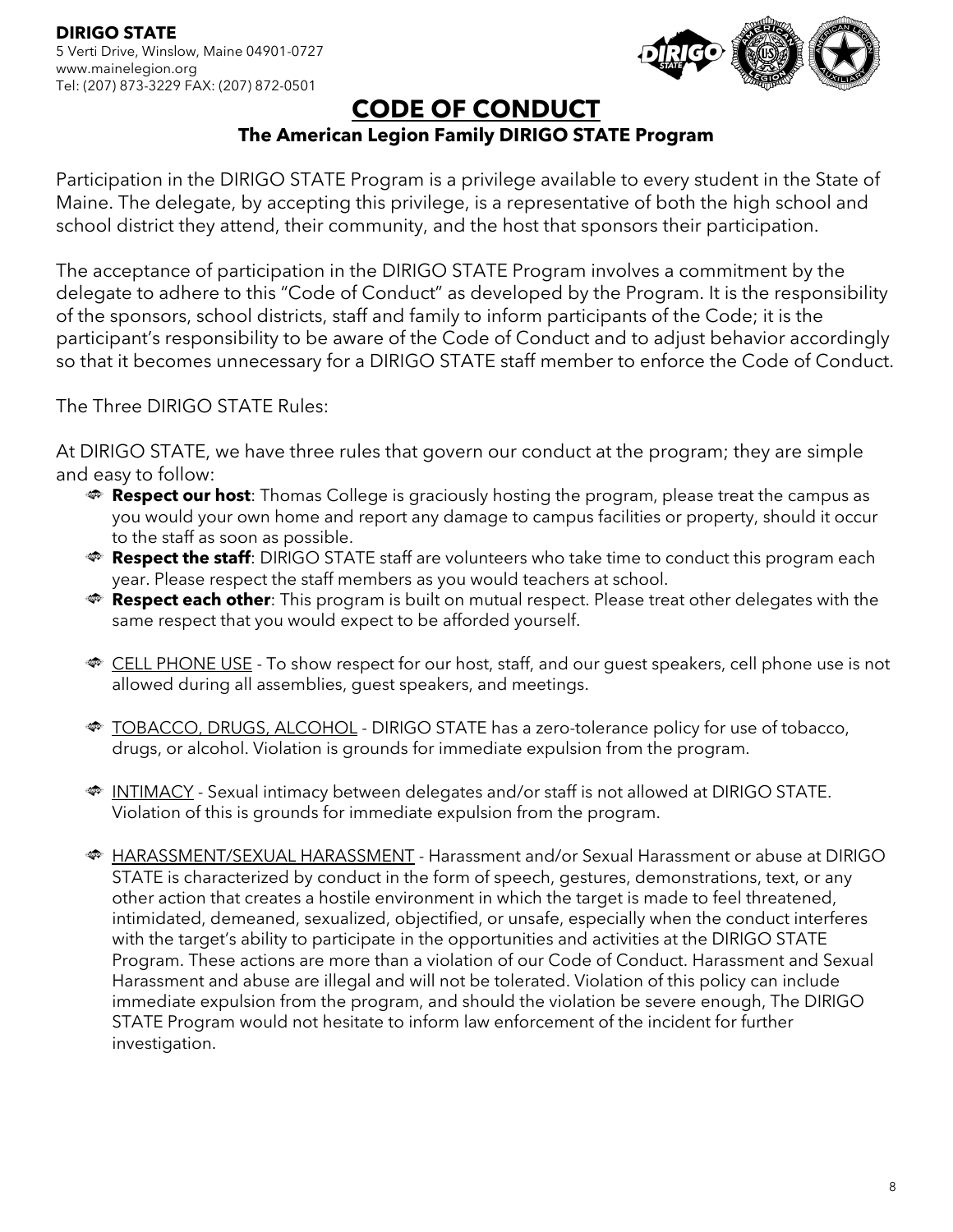**DIRIGO STATE** 5 Verti Drive, Winslow, Maine 04901-0727 www.mainelegion.org Tel: (207) 873-3229 FAX: (207) 872-0501



Infractions are to be dealt with in an orderly and consistent manner within the DIRIGO STATE Program according to the following guidelines:

- $\bullet$  The opportunity is available for the staff to use judgment in the use of consequences and each staff is able to enforce reasonable specific municipal/activity rules not identified in the list of infractions.
- Consequences for an infraction will occur as a result of direct observation of a DIRIGO STATE staff member or as the result of the investigation of a DIRIGO STATE Administrator. Reports of infractions from non-program sources will not be acted upon unless program officials substantiate the report by a thorough investigation. The delegate will be informed of the infraction and given an opportunity to speak to the accusation prior to a decision by the program administration.
- An initial infraction will result in a less severe consequence; however, repeated occurrences of the same infraction and/or multiple infractions will result in a more severe consequence, which may include expulsion from the activity/program.
- The severity of each infraction will vary from incident to incident; therefore, judgment of the staffer and administration is significant. For example, "abusive language" may involve swearing by a delegate angered at himself, at another delegate, or at a staffer/administrator. The staffer/administrator would need to determine the difference in severity.
- The consequence for the use of tobacco products or any other illegal substance use is expulsion and cannot be appealed.

A delegate has no right of appeal on the decision of the DIRIGO STATE Director. The decision of the Director is final. Consequences requiring expulsion will result in a formal communication of such action and require action from the delegate's attending school and their American Legion sponsor. A delegate expelled from the program for disciplinary reasons is not eligible to participate in graduation and will not receive any acknowledgement or recognition for having attended the program.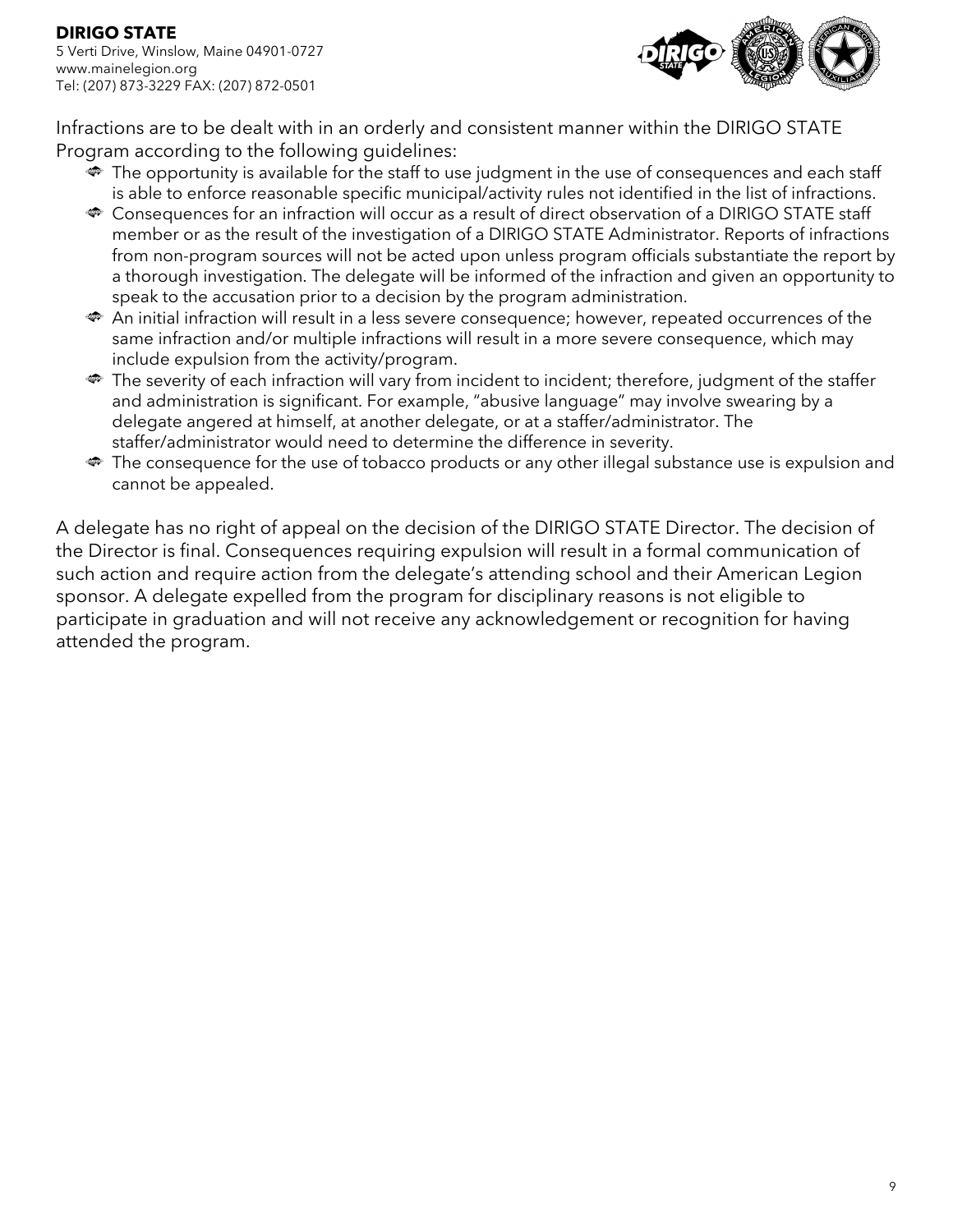

# **COVID-19 POLICY**

## **The American Legion Family DIRIGO STATE Program**

The American Legion, Department of Maine and American Legion Auxiliary, Department of Maine is dedicated to ensuring the health and safety of its delegates, staff and guests. In accordance with the State of Maine and Center for Disease Control, DIRIGO STATE, a program of the American Legion Department of Maine and American Legion Auxiliary, Department of Maine requires the following:

- Proof of vaccination or a negative COVID-19 test within 24 hours must be presented upon arrival
- All delegates, staff and guests wear face coverings at all times
- Social distancing by designating smaller group sessions where appropriate
- **<sup>●</sup>** A six-foot distancing requirement
- Reduction in physical contact between delegates, staff and guests
- **<sup>●</sup>** Proper hygiene by reinforcing periodic hand washing
- Hand sanitizer is available at all program locations
- ◆ Posting of door signs on how to stop the spread of COVID-19, properly wash hands, promote everyday protective measures, and properly wear a face covering
- $\bullet$  Staggering the use of dining facilities to allow for proper cleaning
- ◆ Staggering of registration to allow for minimal contact
- **•** Temperature checks to be performed periodically throughout the day on all delegates, staff and guests
- Daily contact tracing reporting
- Delegates, staff or guests quarantine if any COVID-19 symptoms are present
- Delegates, staff or guests leave the program in the event a positive COVID-19 test

Any delegate, staff or guest found in violation of this policy will be asked to leave the program. The American Legion, Department of Maine and American Legion Auxiliary, Department of Maine in conjunction with Thomas College, the State of Maine, and Center for Disease Control, reserve the right to enhance this policy to ensure the safety of our delegates, staff and guests. For more information and complete listing of prevention protocol please visit [Maine.gov/covid19](https://www.maine.gov/covid19/)

Additional resources: [Large gatherings](https://www.maine.gov/decd/checklists/large-social-gatherings) [Day camps](https://www.maine.gov/decd/checklists/day-camps)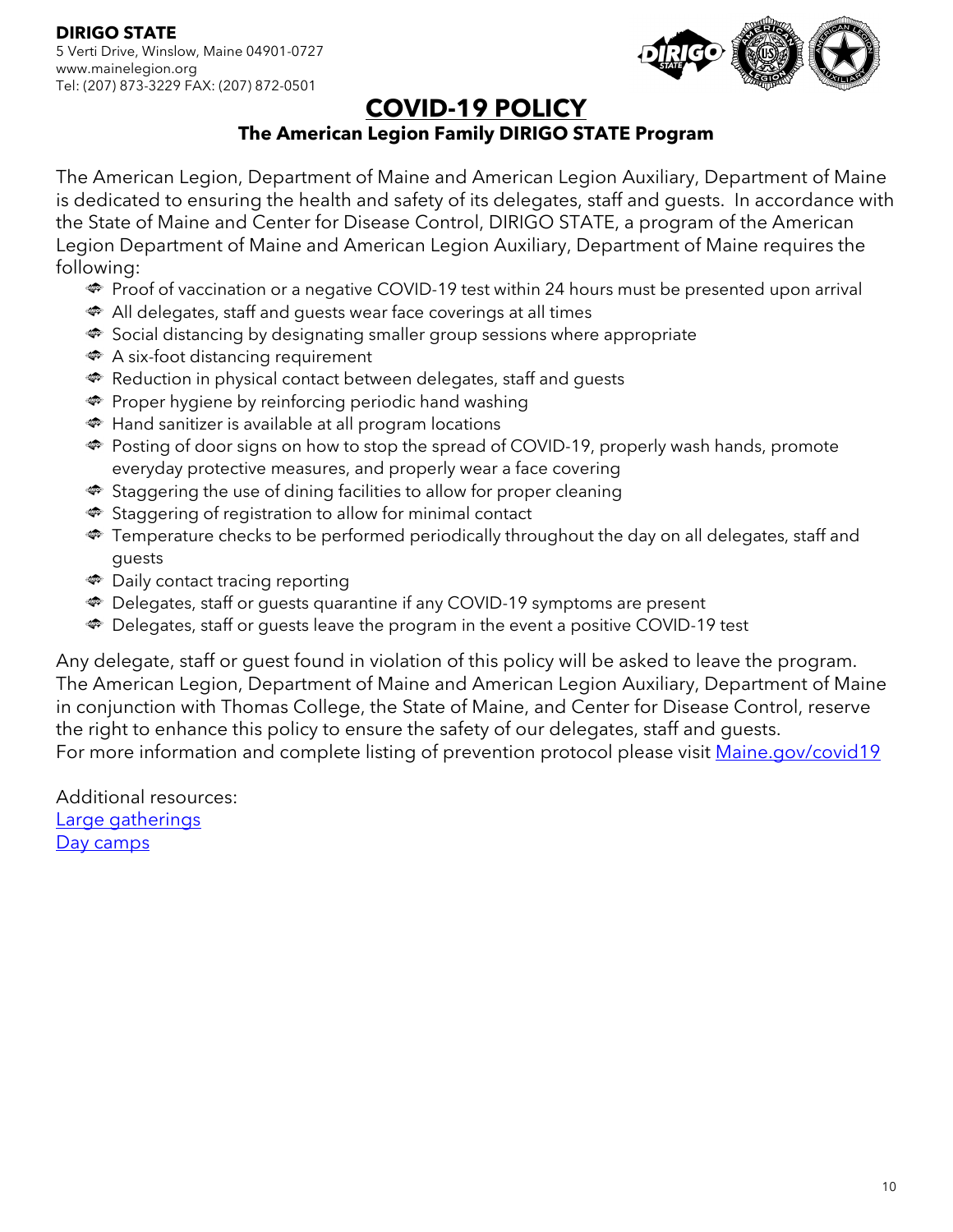

# **Samsung American Legion Scholarship**

## **The American Legion Family DIRIGO STATE Program**

Worldwide electronics leader Samsung endowed a scholarship fund of \$5 million to be administered by The American Legion in 1996. Meant to show appreciation for U.S. veterans who came to Korea's aid during its struggle against communist forces in the Korean War, the Samsung American Legion Scholarship Program established a series of scholarships derived from interest and other income from the principal amount. To date, the Samsung American Legion Scholarship has awarded more than \$5.5 million to approximately 2,069 applicants.

### AWARD AMOUNTS

- 10 National Scholars receive \$10,000 each (two from each region)
- 10 National Runners-Up receive \$5,000 each (two from each region)
- **Remaining Department Finalists receive \$1,250 each guaranteed**

### **ELIGIBILITY**

- $\bullet$  Scholarship applications are limited to students between their junior and senior years of high school who attend the current session of either an American Legion Boys State or American Legion Auxiliary Girls State program and are a direct descendant - i.e. child, grandchild, great grandchild, etc. - or a legally adopted child of a wartime U.S. military veteran who served honorably on active duty during at least one of the periods of war listed below.
- Additionally, one student from The American Legion Department of Hawaii who is a young man between his junior and senior years of high school who is a direct descendant or child of a wartime U.S. military veteran who served honorably on active duty during at least one of the periods of war listed below, until such time an American Legion Hawaii Boys State program may be established.
- Periods of service for a wartime U.S. military veteran is defined as:
	- a. April 6, 1917, to Nov. 11, 1918; and
	- b. Dec. 7, 1941, until a date as determined by Congress.

### SCHOLARSHIP GUIDELINES

- $\clubsuit$  Application must be made during the student's junior year in high school. If the student is home schooled, the home school must be accredited and provide proof of grade level.
- ◆ Scholarship selection criteria is based on high school academic performance, a written essay, work experience, community service/volunteerism, student activities, honors and awards with bonus points awarded for being the descendant of a Korean War veteran.
- $\bullet$  Each essay must be an original work, submitted online and not exceed 500 words.
- Samsung American Legion Scholars and National Runners-up will have six (6) years to utilize their scholarship funds from the date of graduation from high school, excluding any time spent serving on active military duty or church mission.
- Samsung American Legion State Finalists will have two (2) years to utilize their scholarship funds from the date of graduation from high school, excluding any time spent serving on active military duty or church mission.
- **•** The scholarship funds may only be used for undergraduate study at an accredited U.S. college, university, trade school or technical school.
- $\clubsuit$  Scholarship recipients must be enrolled as a full-time student to request his/her scholarship funds and may request all or a portion of his/her award at that time.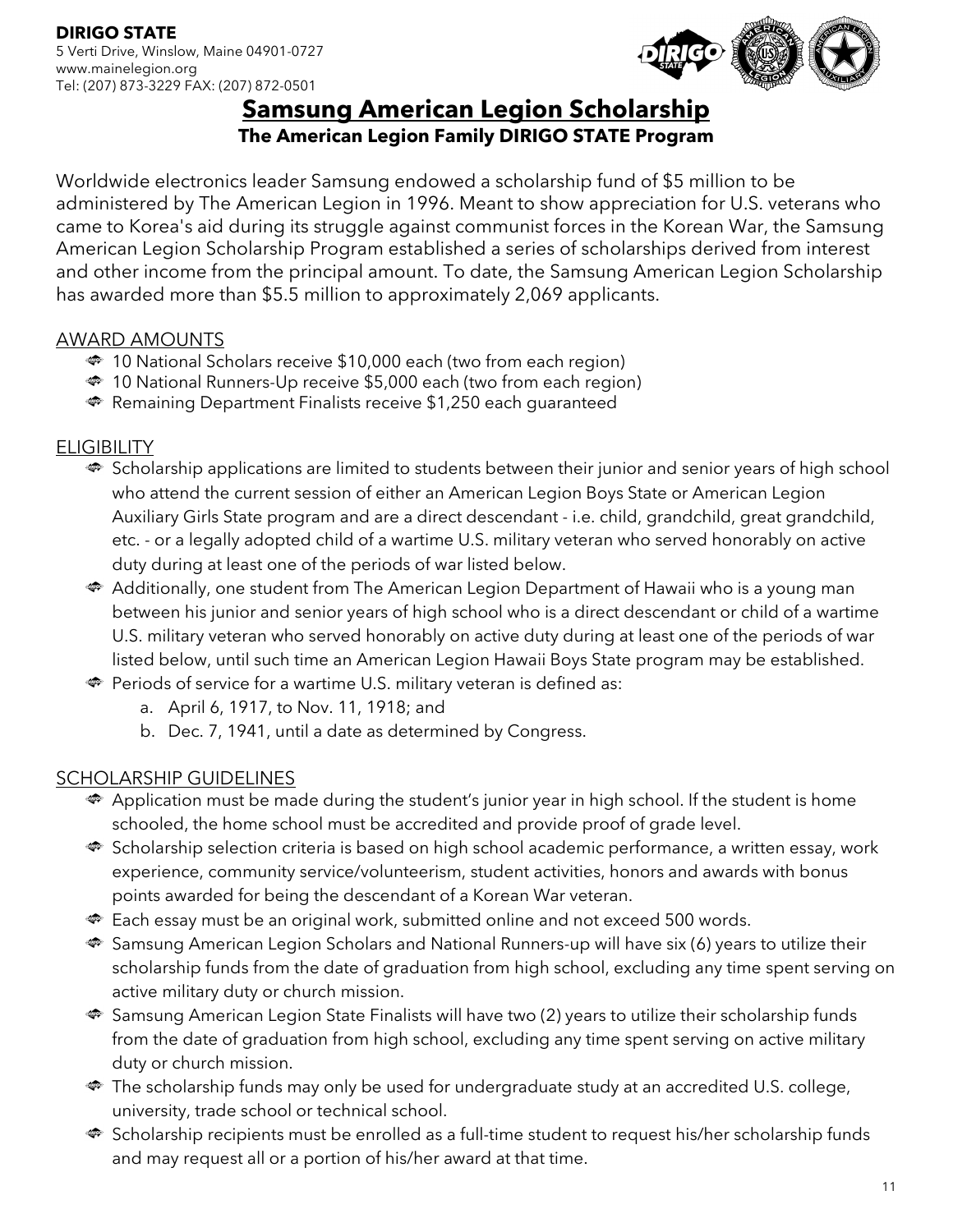### **DIRIGO STATE**

5 Verti Drive, Winslow, Maine 04901-0727 www.mainelegion.org Tel: (207) 873-3229 FAX: (207) 872-0501



- $\bullet$  The number and amount of the scholarship awards will be determined by the income derived from the Samsung American Legion Scholarship Trust.
- The scholarship funds may only be used to defray necessary costs of student's education (e.g., tuition, room and board, books and supplies, and fees and equipment required by student's particular course of study or school).
- $\bullet$  Students may make only one (1) request for funds per semester or quarter up to the amount of his/her total scholarship award not to exceed the cost of education.
- **If the student withdraws from school, any unused scholarship monies will be forfeited and any** unused scholarship monies returned by an institution of higher education will be returned to the principle of the scholarship fund.

### APPLICATION PROCESSING - <https://www.legion.org/scholarships/samsung>

- Applications determined to include incomplete, incorrect, or illegible documentation are not eligible for consideration.
- To be considered complete, each Samsung American Legion Scholarship application should contain the following: Note: All files must be in a supported format (.png, .gif, .jpg, .jpeg, or .pdf) and less than 10 MB in size. The online system will also only accept one page per document.
	- a. Student High School Record Certification Form.
	- b. High School Transcripts.
	- c. Understanding and Consent Form.
	- d. Supporting documents that support claims of work experience, student activities, volunteer opportunities or community service, honors and awards, and descendancy from a Korean War veteran.
	- e. Two original essays not to exceed 500 words each on a topic determined by the Committee on Youth Education at the Fall meeting prior to the opening of the Samsung American Legion application window.
- There are 103 points possible.
	- a. Weighted GPA, 20 points maximum.
	- b. Two essays at 10 points possible for each essay, 20 points maximum.
	- c. Work Experience and Student Activities, 20 points maximum.
	- d. Volunteer Opportunities or Community Service, 20 points maximum.
	- e. Honors and Awards, 20 points maximum.
	- f. Descendant of Korean War Veteran, award 3 points.

### APPROVAL PROCESS

All applicants must complete and submit their online application prior to the first day of the DIRIGO STATE program.

## NOTIFICATION PROCESS

- Once Samsung American Legion Scholars, National Samsung Runners-up are approved by the National Executive Committee, the Youth Education & Civics Programs Manager will issue letters of award and instructions for claiming scholarship awards to scholarship awardees.
- Additionally, the Youth Education & Civics Programs Manager will issue letters to Samsung American Legion State Finalists who were not approved to receive a national award.
- The Youth Education & Civics Programs Manager will notify all scholarship recipients annually in September regarding account balances and expiration dates.